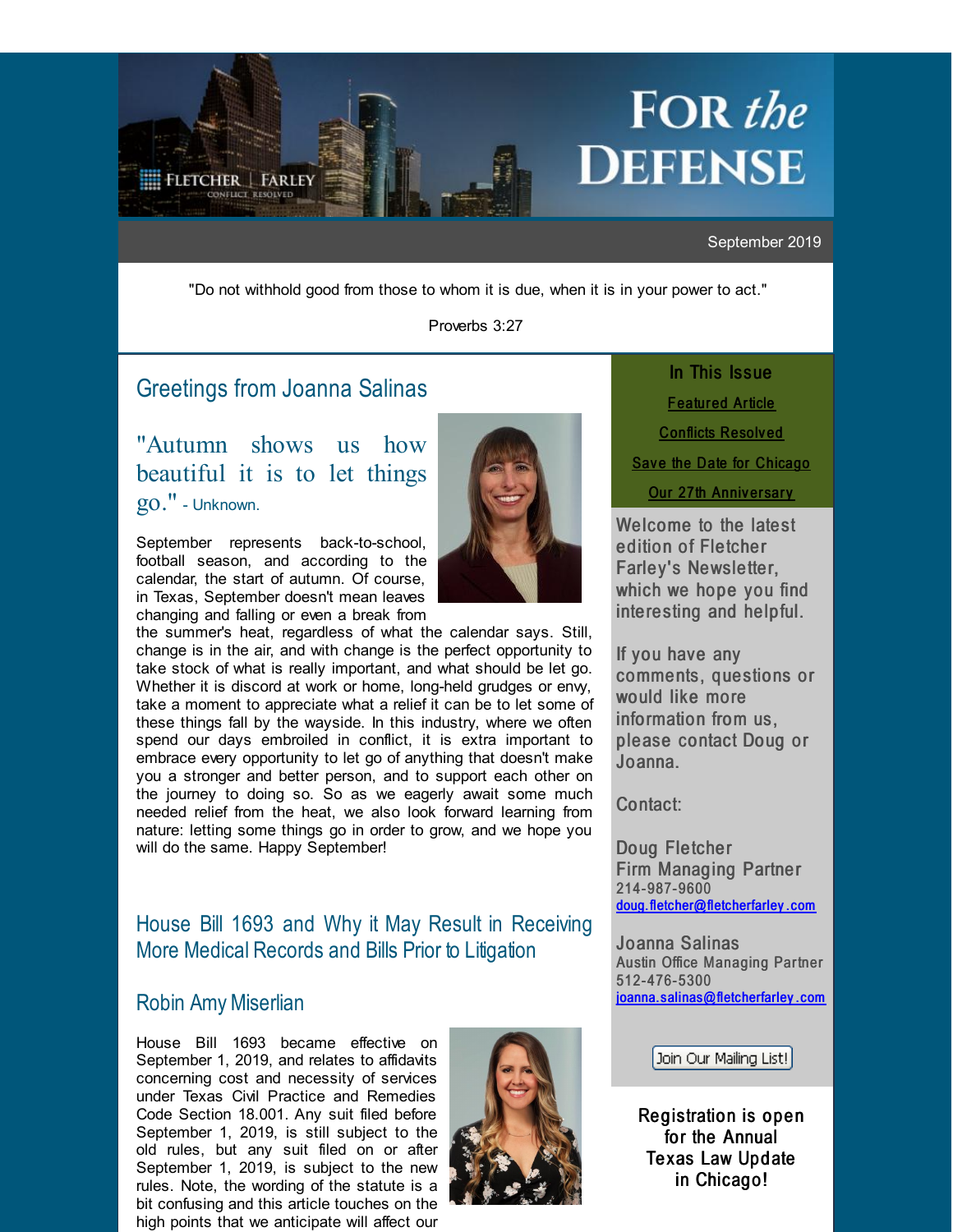clients more directly.

Section 18.001 allows proving-up the reasonable and necessary costs of past medical expenses by affidavit, instead of calling a live witness to trial. In theory, this saves time, money and the hassle of coordinating witnesses for trial. However, in practice, the effect of the statute is to place tight time restraints on Defendants that wish to contest the reasonableness and necessity of the Plaintiff's expenses.

One of the reasons that countering affidavits is so important is due to the ever increasing attorney-referred treatment, Plaintiff's attorneys advising their clients not to use their insurance, and the acts of the physicians who perform unnecessary procedures and operations in order to increase Plaintiff's damages model.

First, the new rules add language clarifying that 18.001 affidavits cannot be used as causation evidence and only relate to the reasonable and necessary treatment of the injury. This means that 18.001 affidavits cannot be used as evidence to prove the injury was caused by the incident brought in litigation.

Second, a Plaintiff must serve 18.001 affidavits on a Defendant within 90 days of filing their answer. The 90 day deadline can be even shorter if the court issues a scheduling order setting Plaintiff's expert designations earlier than the 90 days post Defendant's answer. Under the old rule, a Plaintiff was able to file 18.001 affidavits up to thirty days before trial.

Third, a Defendant must serve their 18.001 counteraffidavits within 120 days after filing their answer. A Defendant will also be subject to the court's scheduling order rule as listed above.

Fourth, if Plaintiff received medical treatment for the first time after Defendant has filed their answer, then Plaintiff must file their 18.001 affidavits by Plaintiff's expert designation deadline (either by the court order or by the rules). Defendant then has thirty days or until their expert designation deadline to controvert, which ever is later, thus, potentially allowing a Defendant more time to controvert.

Fifth, if Plaintiff submits supplemental affidavits on or before 60 days prior to commencement of trial, unfortunately the old thirtyday window still applies to supplemental affidavits.

Sixth, the new rule adds that the party offering the affidavit (or counteraffidavit) must file notice with the court when serving the affidavit. The affidavit is not required to be filed with the notice.

Overall, the new rules will have more timing limitations placed on a Plaintiff, and they will need to be more diligent in securing records pre-suit. On the front end, we expect more complete records and damage models from Plaintiffs earlier on, which may provide the opportunity to better assess the claim and the injures, and a better chance at resolving the claim pre-suit. What this also means for clients is that if we are forced to determine whether or not to engage a billing expert early in discovery and well before designations are due, it is more likely that we will have a better and complete set of records surrounding all facilities Plaintiff has treated at since the accident. This may lead to a decrease in the amount of times billing experts prepare controverting affidavits-as preparing one set with all affidavits is less expensive than preparing 5 different controverting affidavits with one or two facilities, ultimately saving the expense.

On the back end, we anticipate engaging in more agreements between counsel and an addition of a line item reflective in scheduling orders regarding 18.001 affidavits. Lastly, although the



Don't miss our Annual Texas Law Update on Friday, October 25th, 2019 at the Swissôtel Chicago.

For more information and to register, [click](http://r20.rs6.net/tn.jsp?f=001f8A-N0KA-5tEC-RyrbXJH72KI3KrB_lS5AF3rwA__aC59VFvja6U5mjKvwRA57QGW9vxCWwve5YYGLf463TehwgmM7iyJuCaYwinSqJ8ai-vi7pqZbUhEWI3dgMsjfEYS0jzhw4Tfsq72z3hGwr8b8KS1wSsXgi3oGD_SblM2ulEQR1dkX1tDN2lgTk870szrmnp_7JboSU-ZtV2W95gUxaT5RysgvMls-V57R0i-CaAxdDFrzmo7vpbvNIF1gYG&c=&ch=) here.

Congrats to Doug Fletcher, Joanna Salinas and Steven Springer on their selection to the 2019 T exas Super Lawyers list!



We're proud to announce the selection of Doug [Fletcher](http://r20.rs6.net/tn.jsp?f=001f8A-N0KA-5tEC-RyrbXJH72KI3KrB_lS5AF3rwA__aC59VFvja6U5vr0C92JPpMC0uU2Miv8LYLq0AxqZfo-mlqj3QpSNf7zQrDvBHBym4d_pmLip0B_u6mVVzfCgkQrZyXp8HuZOr2yUMQge-kWAwR8siul9tHerB--lDfWzo_5oyLX6R1o79NDqMx-JgNdutUbgtm8OeQHmg4rnGzqng==&c=&ch=),<br>Joanna Salinas and Steven [Joanna](http://r20.rs6.net/tn.jsp?f=001f8A-N0KA-5tEC-RyrbXJH72KI3KrB_lS5AF3rwA__aC59VFvja6U5o0y3B502S-MEaUxj8krpvpBJxa8QBStNm3HoYFNxv4Ti7dU6URAj8Dy92X5OSfn9CEjQID1FBVQ3n7NARc8P20s3qqYXN6L4jktebKTCDZWr4H9u7zZZdDzAjFLmw-CkIY0T6So6_-G8lI1R37q7p_Q9RXQwYSsoQ==&c=&ch=) Salinas [Springer](http://r20.rs6.net/tn.jsp?f=001f8A-N0KA-5tEC-RyrbXJH72KI3KrB_lS5AF3rwA__aC59VFvja6U5lIDTid2wC9vWn4ZXHu-VFFTb7TWHfovkS42WZVwX_BTQmb-emVTFS00OWJ4Tmp15bbkmQz7O-vsCHT2SwzyO-dFieFxmJDD2PtCKzWYSFxnOcqNCRMEVEuEj6vxSY-DOV9daeODCIM-laiyydJEs6lMzI1WAtjSUA==&c=&ch=) to the 2019 Texas Super Lawyers list! This is an exclusive list, recognizing no more than five percent of attorneys in Texas. To read more, please click here.



Happy 20th Workiversary to **[Richar](http://r20.rs6.net/tn.jsp?f=001f8A-N0KA-5tEC-RyrbXJH72KI3KrB_lS5AF3rwA__aC59VFvja6U5p0zLU6_6AdEBXfBvWxc-zpW9smPXARdGOAbTWYe2ditauPA5Q141cGMxsAl9Quo5AZtQd2pXPH2uSoYt9W29fdMS_58oTNNDFYFqjPeY6WXmtMWFBrmYC6D0EyYwPs6icXuvjwsvEjVUWDnYQAt1a3x2kcCpuLTgw==&c=&ch=)d Miller!**